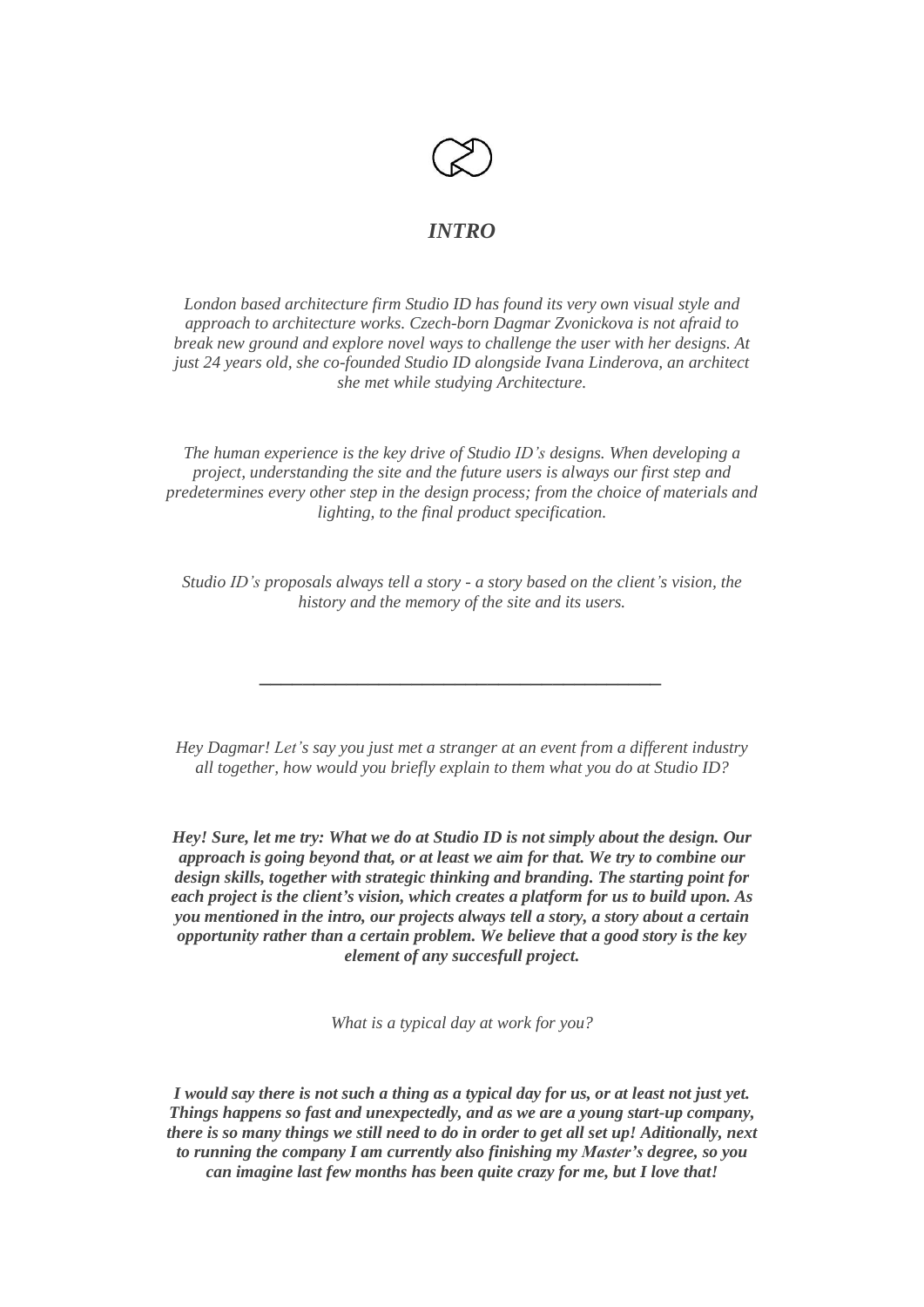*Have other experiences in your life influence where you've ended up now, and do you think you would be in the same place without them?*

*This question reminds me of one of my favourite speech by Steve Jobs, when he talks about "the dots that will eventually connect". Looking back, everything that happened in the past, no matter how hard it felt at the certain moment, now makes perfect sense. I mean even if you look at "the story" behind studio ID me and Ivana have met about 8 years ago, our paths has then split as each of us went to gain the experience from different parts of the world. However, we always somehow managed to keep in touch, and when I have decided to move to London, she mentioned that in her current office they were looking for a new team member at that time. And although I was invited for interviews in few "star-architects" offices such as Richard Rogers or Thomas Heatherwick – the way she spoke about her current placement made me want to join her. I guess I was attracted to the amount of responsibility she has been given, that I knew I wouldnt be able to gain in the larger offices. During the two years we were working together on several projects we have realised we are actually a perfect match - and that is how Studio ID was born.*

*As a team you've lived and gained professional experience in the United Kingdom, Hong Kong, Belgium, Austria, Czech Republic and Slovakia. Do you feel like you have taken inspiration from the different places that you've lived to achieve this interesting and unique balance and aesthetic in design?*

*For sure, traveling and the discovery of new places and cultures is one of the most enriching activities not only for architects or designers, but I would argue for anybody in general. Beeing able to work closely together with people from all around the world, and see their different ways of thinking and working approaches definitelly broadened my horizons and opened new opportunities for me.*

*How can you ensure that you keep your personal style and creative integrity while working with different clients?*

*Our approach to design is refusing the idea of a "personal style", we see each project as a unique "story" that requires a unique approach.*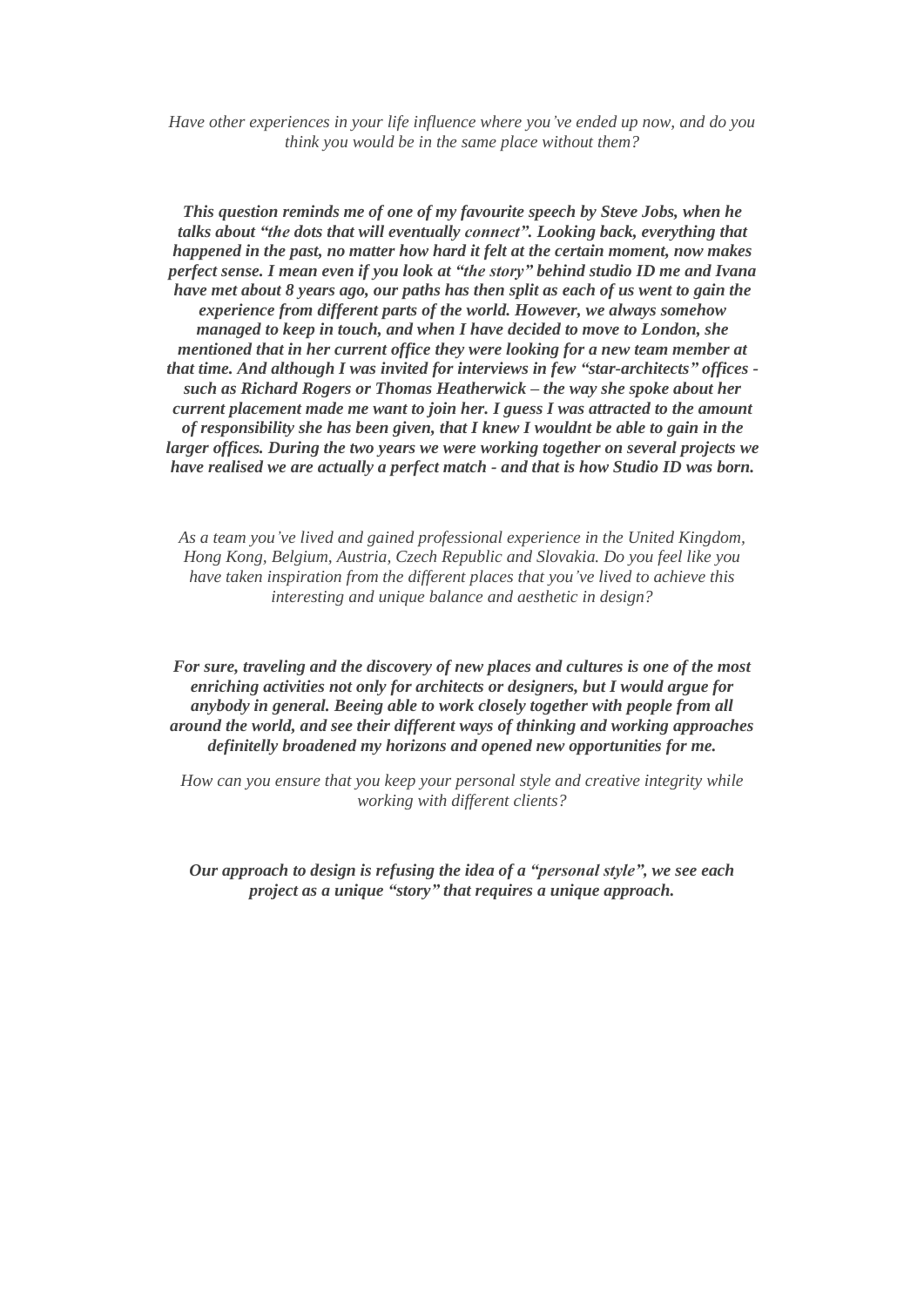*Studio ID was established in early 2017 . Starting a new business is alway exciting and scary at the same time! When you first opened your studio was there one area regarding the business side of things that you were less confident in than others?*

*The whole thing actually happened so fast. I have always knew I want to work for myself. Me and Ivana got on really well while working together, we have been playing with the idea of starting something for quite some time and then suddenly one project came after another and we thought it was the kind of now or never situation, so we went for it. And I think preceisly because everything happend so quickly and there was just so much of an excitment we didnt have the time to think about our fears. Moreover, being two of us, it definitelly increased my confidence. I believe that the differences in our personalities – her being very organised, percise and detail focused and me being quite rational, easily excited, and spontanious is what makes us the perfect match.*

*Was it hard to get your first clients?*

*As I mentioned before, the clients actually came prior we set up the company. So we were really lucky in this sense.*

### *Were you ever scared to talk about money and was it difficult to decide what to charge on your first projects?*

## *Actually, since I was previously working as a project lead on several smaller scale projects, these conversation were nothing new to me. Moreover, being a small scale start-up office allowed us to offer quite competitive pricing, and so we see the money talks, rather than something to be scared about, as our advantage.*

*I'm still blown away that you opened your studio so young. It's refreshing to see that if you're talented it doesn't matter what age you are. How has social media played a part in getting exposure and or clients for your studio?*

*Social media has made our lives as entrepreneurs so much easier! Whether we speak about Instagram, Facebook, or LinkedIn - all these platforms opened up a great deal of opportunity. And actually, we have been given several projects in the past precisely just because of them!*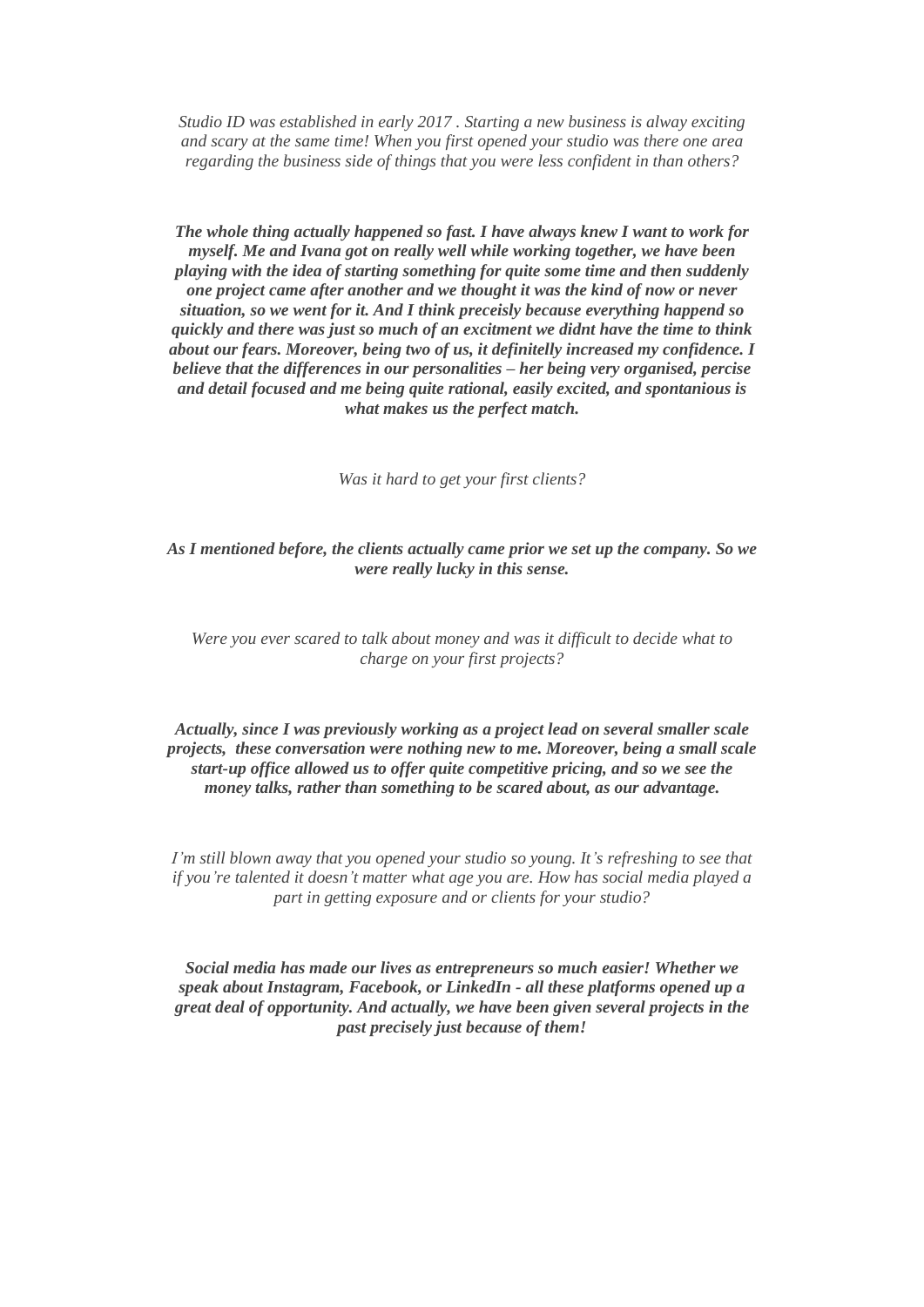*Do you have any good stories from a project you have worked on?*

*There are so many great stories that it is almost hard to pinpoint one. But here is quite recent one: When we were dressing a show flat in Soho, we were kind of running out of the budget towards the end, and therefore we have decided to create the artworks for the proposed gallery wall on our own. Till now, I am quite sure that the apartment got sold precisely because of that wall haha!*

*Can you tell us anything about the projects you're currently working on?*

*There are several exciting projects coming up at the moment. My currently favourite one is a project located in central London rethinking the shopping experience in today's online world. Another one we have just landed is a project that rethinks the current perception of hotels. Rather than another "just over the night" place, we are proposing a hotel that will become the destination itself.*

*If given the opportunity to try a new direction or type of project, what would it be?*

*Currently, we are starting with the VR technology, so that is our biggest challenge at the moment. I think it is unbelievably powerful tool for architects and designers, and I am sure it will see a big boom in the near future.*

*Have you had some kind of mentor along the way?*

*I wouldn't say there was one mentor though out my whole journey. (If I don't count my mom, who always kept on pushing my boundaries further, and been a great support and inspiration to me.) There was however few very influential people throughout my life, who taught me that if you want something and you work hard, you can, achieve anything. One of them would be for example Eva Jiricna, one of my previous employers, who I admire not only professionally but also personally. I admire her mainly for the fact, that although she has achieved so much throughout her career, she never lost herself.*